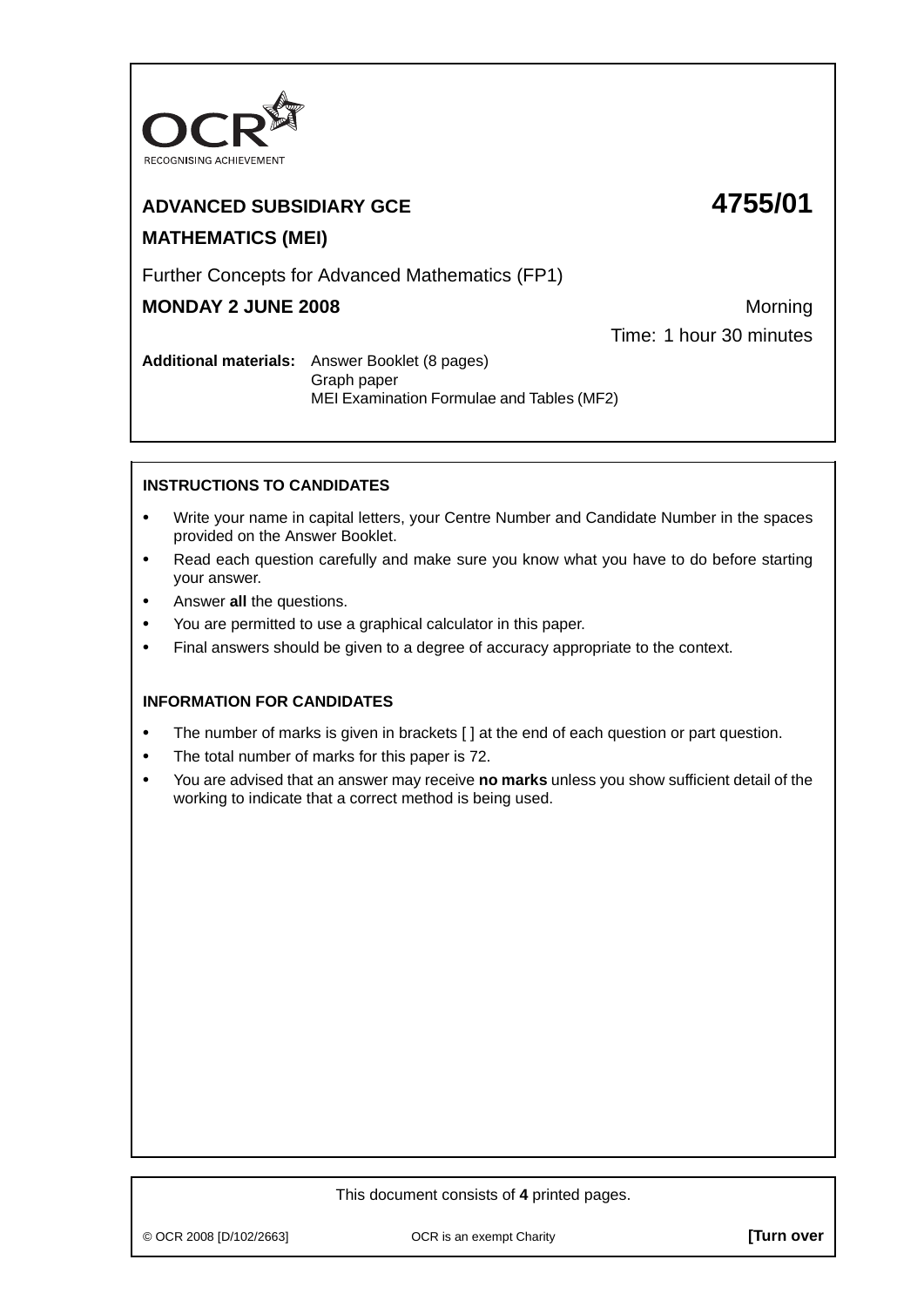#### **Section A** (36 marks)

- **1 (i)** Write down the matrix for reflection in the *y*-axis. [1]
	- **(ii)** Write down the matrix for enlargement, scale factor 3, centred on the origin. [1]
	- **(iii)** Find the matrix for reflection in the *y*-axis, followed by enlargement, scale factor 3, centred on the origin. [2]
- **2** Indicate on a single Argand diagram
	- (i) the set of points for which  $|z (-3 + 2i)| = 2$ , [3]
	- (ii) the set of points for which  $arg(z 2j) = \pi$ , [3]

(iii) the two points for which  $|z - (-3 + 2i)| = 2$  and  $\arg(z - 2i) = \pi$ . [1]

**3** Find the equation of the line of invariant points under the transformation given by the matrix  $\mathbf{M} = \begin{pmatrix} -1 & -1 \\ 2 & 2 \end{pmatrix}$ .  $[3]$ 

**4** Find the values of *A*, *B*, *C* and *D* in the identity  $3x^3 - x^2 + 2 \equiv A(x-1)^3 + (x^3 + Bx^2 + Cx + D)$ . [5]

5 You are given that 
$$
A = \begin{pmatrix} 1 & 2 & 4 \\ 3 & 2 & 5 \\ 4 & 1 & 2 \end{pmatrix}
$$
 and  $B = \begin{pmatrix} -1 & 0 & 2 \\ 14 & -14 & 7 \\ -5 & 7 & -4 \end{pmatrix}$ .  
(i) Calculate  $AB$ . [3]

- **(ii)** Write down  $A^{-1}$ . .  $[2]$
- **6** The roots of the cubic equation  $2x^3 + x^2 3x + 1 = 0$  are α, β and γ. Find the cubic equation whose roots are  $2α$ ,  $2β$  and  $2γ$ , expressing your answer in a form with integer coefficients. [5] roots are  $2α$ ,  $2β$  and  $2γ$ , expressing your answer in a form with integer coefficients.

7 (i) Show that 
$$
\frac{1}{3r-1} - \frac{1}{3r+2} = \frac{3}{(3r-1)(3r+2)}
$$
 for all integers r. [2]

(ii) Hence use the method of differences to find 
$$
\sum_{r=1}^{n} \frac{1}{(3r-1)(3r+2)}
$$
 [5]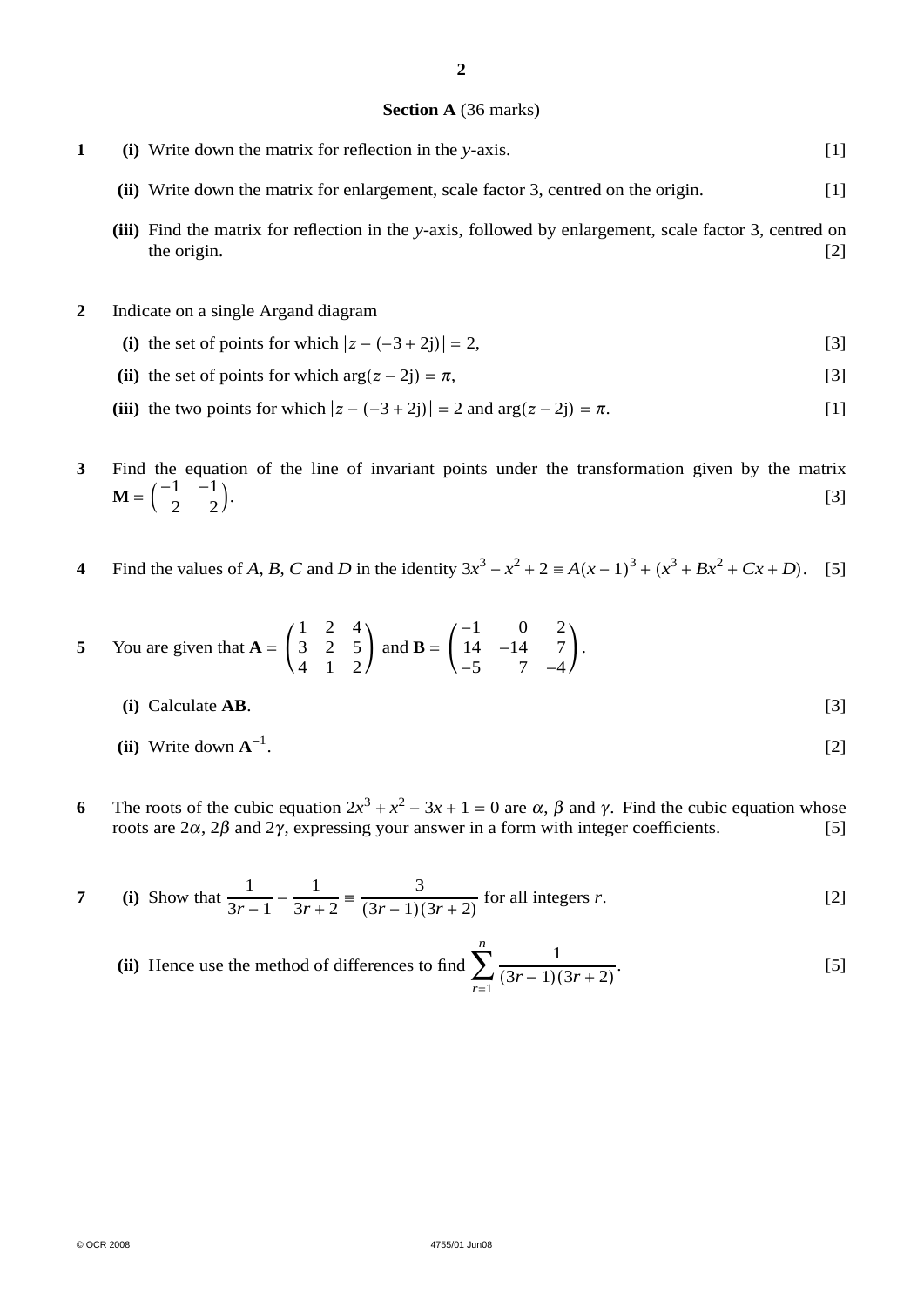#### **Section B** (36 marks)

8 A curve has equation 
$$
y = \frac{2x^2}{(x-3)(x+2)}
$$
.

- **(i)** Write down the equations of the three asymptotes. [3]
- **(ii)** Determine whether the curve approaches the horizontal asymptote from above or below for
	- (*A*) large positive values of *x*,
	- (*B*) large negative values of *x*. [3]
- **(iii)** Sketch the curve. [3]

(iv) Solve the inequality 
$$
\frac{2x^2}{(x-3)(x+2)} < 0.
$$
 [3]

**9** Two complex numbers,  $\alpha$  and  $\beta$ , are given by  $\alpha = 2 - 2j$  and  $\beta = -1 + j$ .

 $α$  and *β* are both roots of a quartic equation  $x^4 + Ax^3 + Bx^2 + Cx + D = 0$ , where *A*, *B*, *C* and *D* are real numbers.

- **(i)** Write down the other two roots. [2]
- **(ii)** Represent these four roots on an Argand diagram. [2]
- (iii) Find the values of  $A$ ,  $B$ ,  $C$  and  $D$ . [7]

**10 (i)** Using the standard formulae for *n* ∑ *r*=1  $r^2$  and *n* ∑ *r*=1  $r^3$ , prove that

$$
\sum_{r=1}^{n} r^{2}(r+1) = \frac{1}{12}n(n+1)(n+2)(3n+1).
$$
 [5]

**(ii)** Prove the same result by mathematical induction. [8]